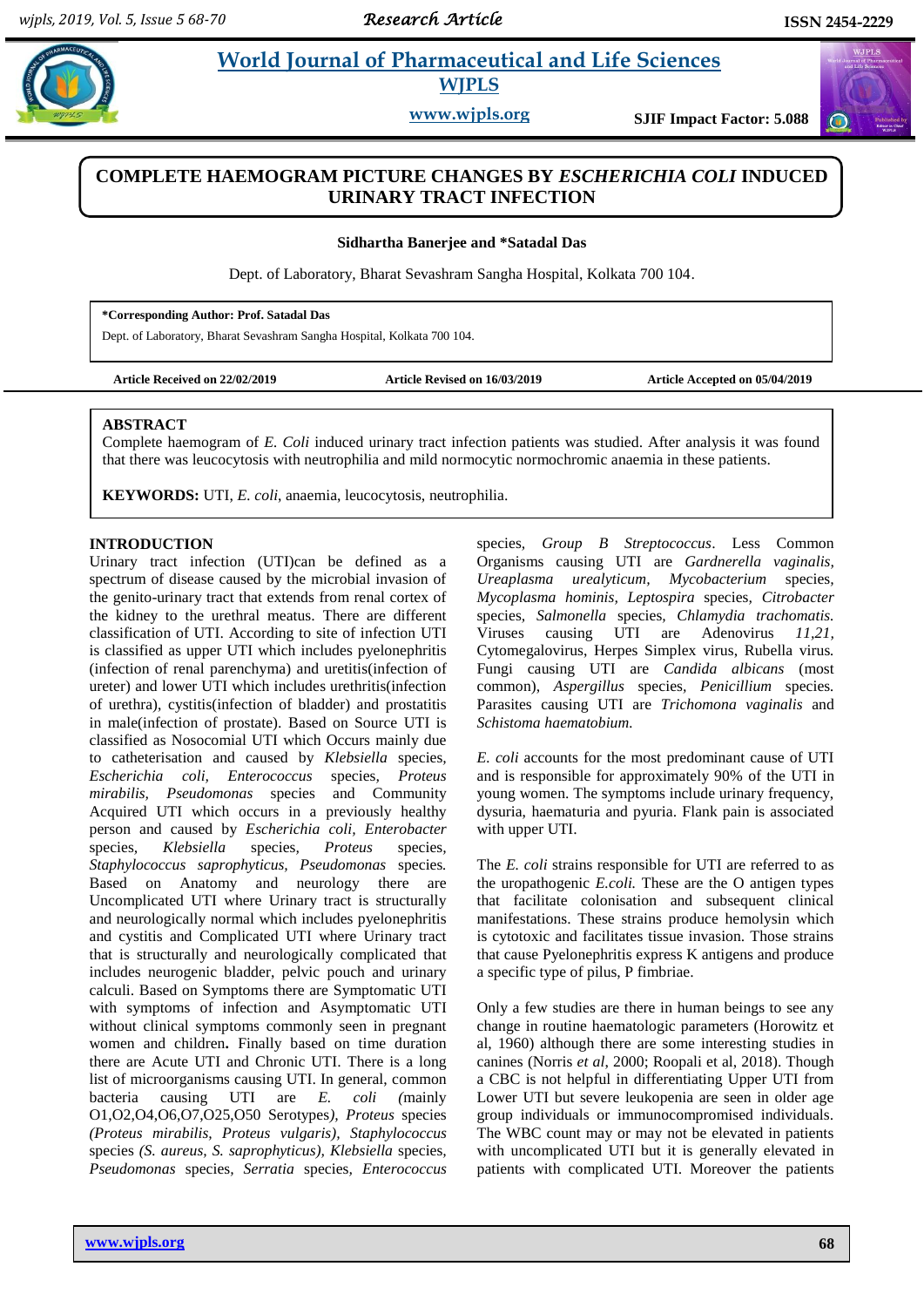with complicated UTI generally suffer from anemia. Anemia is also commonly observed in females having UTI during pregnancy. Haematuria is often found in UTI. Thus there are chances of haematological changes in UTI. Considering all these as aspects, in this study we observed haematological parameters in patients suffering from E. Coli induced UTI.

## **MATERIALS AND METHODS**

## **Specimen collection**

The first voided morning Clean catch mid-stream urine sample was collected in standard sterile containers (100 ml) and transported to the laboratory within 2 hours. Standard instructions for collection were given to all patients as given in Chart 1.

### **A male patient should**

Wash his hands thoroughly with soap and water and dry them with clean towel.

Pull back the foreskin and wash the glans penis thoroughly using sterile cotton. During wash, the patient should not touch the cleaned area.

Pull back the foreskin and pass small amount of urine still holding back the fore skin. The patient should pass the urine into sterile wide mouthed clean screw capped container. Close the lid of the container as soon as urine has been collected.

#### **A Female patient should**

Wash her hands thoroughly with soap and water and dry them with clean towel.

Spread the labia and cleanse the vulva and labia thoroughly using water and dry with sterile cotton pad.

Pass a small amount of urine, the patient should collect most of the remaining urine in a sterile screw capped container and close the lid as soon as the urine has been collected.

#### **Indwelling catheter or Foley's catheter**

Hospitalised patients who have indwelling or Foley's catheter are specially at risk of developing UTI. To avoid contamination the specimen is collected by disinfecting the collection part of the catheter tubing with alcohol puncturing the tubes directly with a sterile syringe and needle and aspirate the urine.

## **Chart 1: Showing instructions given to the patients for collection of urine samples.**

### **Processing and testing of urine Sample**

Culture was done on MacConkey's Agar and inoculation was done by Calibrated Loop method which was convenient to determine the quantity and types of bacteria present in the urine sample. A standard calibrated loop is used to culture a fixed volume of uncentrifuged urine, loop of 4mm diameter colony representing 1000 cfu/ml in original urine. Then the inoculated plate was kept for overnight incubation and then observed for growth. The colonies were then identified and sensitivity (AST) was done by automated method that is Vitek2 System. After 16-18hrs, the ID and AST was given by the Vitek2 System.

## **Study of complete haemogram**

The complete haemogram test was done in patients showing a significant bacterial count in culture and when the bacterial identification was *E. Coli*. The patient's blood was collected in an EDTA vial. Then the Complete Haemogram test was done by the Sysmex Cell Counter machine XP-100(3 Part).

## **RESULT**

**The results are shown in Table 1. Table 1: Showing complete haemogram parameters in patients suffering from** *E. Coli* **induced UTI.**

| my complete memogram parameters in patients suitering from 20 cow matteu ( |        |                                        |                                       |
|----------------------------------------------------------------------------|--------|----------------------------------------|---------------------------------------|
| <b>Complete Haemogram</b><br>parameters                                    | Mean   | <b>Standad</b><br><b>Deviation(SD)</b> | <b>Standard Error</b><br>of Mean(SEM) |
| Hb(gm/dl)                                                                  | 11.814 | 1.182                                  | 0.447                                 |
| TC of RBC(million/cu mm)                                                   | 4.297  | 0.570                                  | 0.215                                 |
| TC of WBC(per cu mm)                                                       | 13071  | 3611                                   | 1365                                  |
| DC                                                                         |        |                                        |                                       |
| Neutrophil $(\%)$                                                          | 80.71  | 5.50                                   | 2.08                                  |
| Eosinophil $(\%)$                                                          | 3.71   | 1.25                                   | 0.47                                  |
| $Basophil(\%)$                                                             | 0      | $\Omega$                               | $\Omega$                              |
| $Lymphocyte(\% )$                                                          | 13.71  | 4.57                                   | 1.73                                  |
| Monocyte $(\%)$                                                            | 1.86   | 0.38                                   | 0.14                                  |
| Platelet Count (Lakh/cu mm)                                                | 3.557  | 0.635                                  | 0.240                                 |
| $PCV$ $(\% )$                                                              | 36.74  | 3.91                                   | 1.479                                 |
| $MCV$ (cu $\mu$ )                                                          | 86.229 | 9.143                                  | 3.456                                 |
| $MCH(\mu\mu gm)$                                                           | 27.786 | 3.318                                  | 1.254                                 |
| $MCHC(\%)$                                                                 | 32.171 | 0.785                                  | 0.297                                 |

Hb- Haemoglobin, TC – Total Count, DC- Differential Count, PCV-Packed Cell Volume, MCV-Mean Corpuscular volume, MCH-Mean Corpuscular Haemoglobin, MCHC-Mean Cell Haemoglobin Concentration.